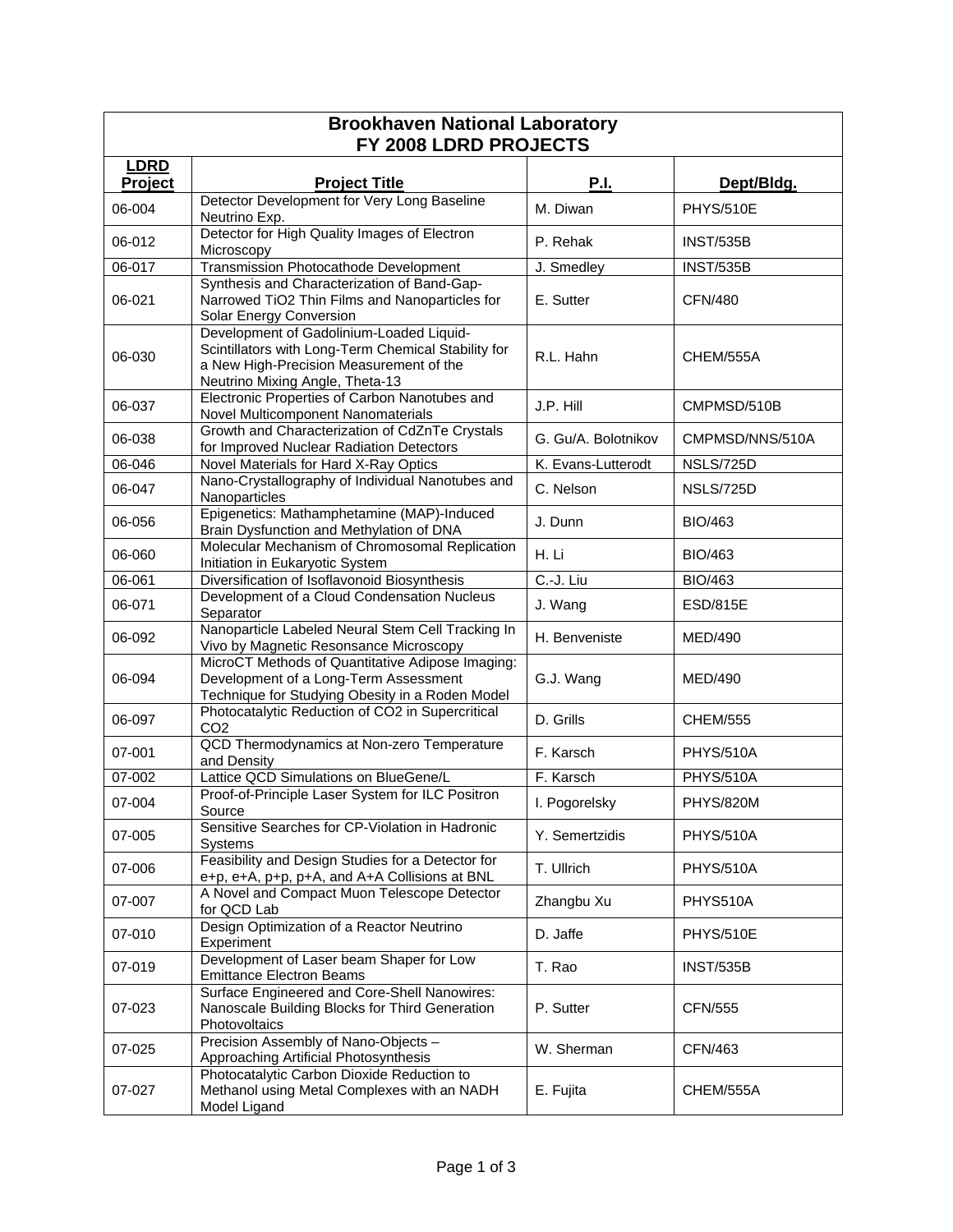| 07-030     | Structure of Mass-Size Selected Nanoparticles by<br>Scanning Transmission Electron Microscopy                                                                                | M. White                         | CHEM/555A        |
|------------|------------------------------------------------------------------------------------------------------------------------------------------------------------------------------|----------------------------------|------------------|
| 07-032     | Synthesis of Conjugated Polymers for<br><b>Fundamental Questions in Solar Energy</b>                                                                                         | J. Miller                        | CHEM/555A        |
| 07-035     | Ultra-thin Graphite Analog Compounds                                                                                                                                         | L. Cooley                        | CMPMSD/480       |
| 07-036     | Lipid-Coated Nanoparticles and Their Interactions<br>with Lipid Membrane Surfaces                                                                                            | M. Fukuto                        | CMPMSD/510B      |
| 07-038     | Angle-Resolved Time-of-Flight Ion Scattering<br>Spectroscopy from MBE-Grown Oxide Thin Film<br>Surfaces                                                                      | A. Gozar                         | CMPMSD/480       |
| 07-047     | Characterization of Enzymatic O-acylation to<br>Facilitate Biomass and Bioenergy Production                                                                                  | C.-J. Liu                        | BIO/463          |
| 07-048     | <b>Functional Neurochemistry</b>                                                                                                                                             | D. Tomasi                        | MED/490          |
| $07 - 054$ | Miniaturized RF Coil Arrays for MicroMRI                                                                                                                                     | D. Smith                         | MED/490          |
| 07-055     | Neurocomputation at BCTN: Developing Novel<br>Computational Techniques to Study Brain Function<br>in Health and Disease                                                      | R. Goldstein                     | MED/490          |
| 07-059     | A Non-Fermentation Route to Convert Biomass to<br><b>Bioalcohols</b>                                                                                                         | D. Mahajan                       | ES&T/815         |
| 07-062     | Fate and Reactivity of Carbon Nanoparticles<br>(CNPs) Exposed to Aqueous Environmental<br>Conditions                                                                         | K. Crosson                       | ES&T/475C        |
| 07-073     | Development of Room-temperature CdMnTe<br>Gamma-ray Detectors                                                                                                                | Y. Cui                           | <b>NNS/535B</b>  |
| 07-075     | Developing a New Framework for Investigating<br>Earth's Climate and Climate Change                                                                                           | Y. Liu                           | <b>ESD/815E</b>  |
| 07-080     | A Novel Approach for Efficient Biofuel Generation                                                                                                                            | D. Chidambaram                   | <b>ESD/490A</b>  |
| 07-084     | Investigations of Hygroscopic Growth and Phase<br>Transitions of Atmospheric Particles by Noncontact<br>Atomic Force Microscopy                                              | S. Schwartz                      | <b>ESD/815E</b>  |
| 07-089     | Chemical Imaging of Living Cells in Real Time                                                                                                                                | L. Miller                        | NSLS/725D        |
| 07-090     | Coherent Bragg Rod Analysis of High-Tc<br><b>Superconducting Epitaxial Films</b>                                                                                             | R. Pindak                        | NSLS/725D        |
| 07-091     | Development of a Planar Device Technology for<br>Hyperpure Germanium X-ray Detectors.                                                                                        | D.P. Siddons                     | NSLS/725D        |
| 07-096     | Study of Epigenetic Mechanisms in a Model of<br>Depression                                                                                                                   | F. Henn                          | <b>MED/490</b>   |
| 07-097     | <b>Polarized Electron SRF Gun</b>                                                                                                                                            | I. Ben-Zvi                       | CAD/911B         |
| 07-098     | New Approach to H Production, Stages and use                                                                                                                                 | W. Han                           | <b>CFN</b>       |
| 07-101     | <b>High End Scientific Computing</b>                                                                                                                                         | J. Davenport                     | <b>CSC/463B</b>  |
| 08-001     | How Does Color Flow in a Large Nucleus:<br>Exploring the Chromo-Dynamics of QCD through<br>Diffractive and Jet Measurements at eRHIC                                         | R. Venugopalan                   | <b>PHYS/510A</b> |
| 08-002     | Strongly Correlated Systems: From Graphene to<br>Quark-Gluon Plasma                                                                                                          | D. Kharzeev/A.<br><b>Tsvelik</b> | PHYS/CMP/510     |
| 08-004     | Getting to Know Your Constituents: Studies of<br>Partonic Matter at the EIC                                                                                                  | W. Vogelsang                     | <b>PHYS/510A</b> |
| 08-005     | Development of the Deuteron EDM Proposal                                                                                                                                     | Y. Semertzidis                   | <b>PHYS/510A</b> |
| 08-008     | Development of Small Gap Magnets and Vacuum<br>Chamber for eRHIC                                                                                                             | V. Litvinenko                    | CAD/911B         |
| 08-022     | Novel Methods for Microcrystal Structure<br>Determination at NSLS and NSLS-II                                                                                                | A. M. Orville                    | <b>BIO/463</b>   |
| 08-025     | Combined PET/MRI Multimodality Imaging Probe                                                                                                                                 | D. Schyler                       | <b>MED/490</b>   |
| 08-028     | Genomic DNA Methylation: The Epigenetic<br>Response of Arabidopsis Thaliana Genome to<br>Long-Term Elevated Atmospheric Temperature<br>and CO <sub>2</sub> in Global Warming | Q. Liu                           | MED/490          |
| 08-034     | Fabry-Perot Interferometer & Hard X-ray<br>Photoemission                                                                                                                     | E. Vescovo                       | NSLS/725D        |
| 08-037     | <b>Ultrafast Electron Diffration for Transient Structure</b><br>and Phase Transition Studies at the NSLS SDL                                                                 | X. Wang                          | NSLS/725D        |